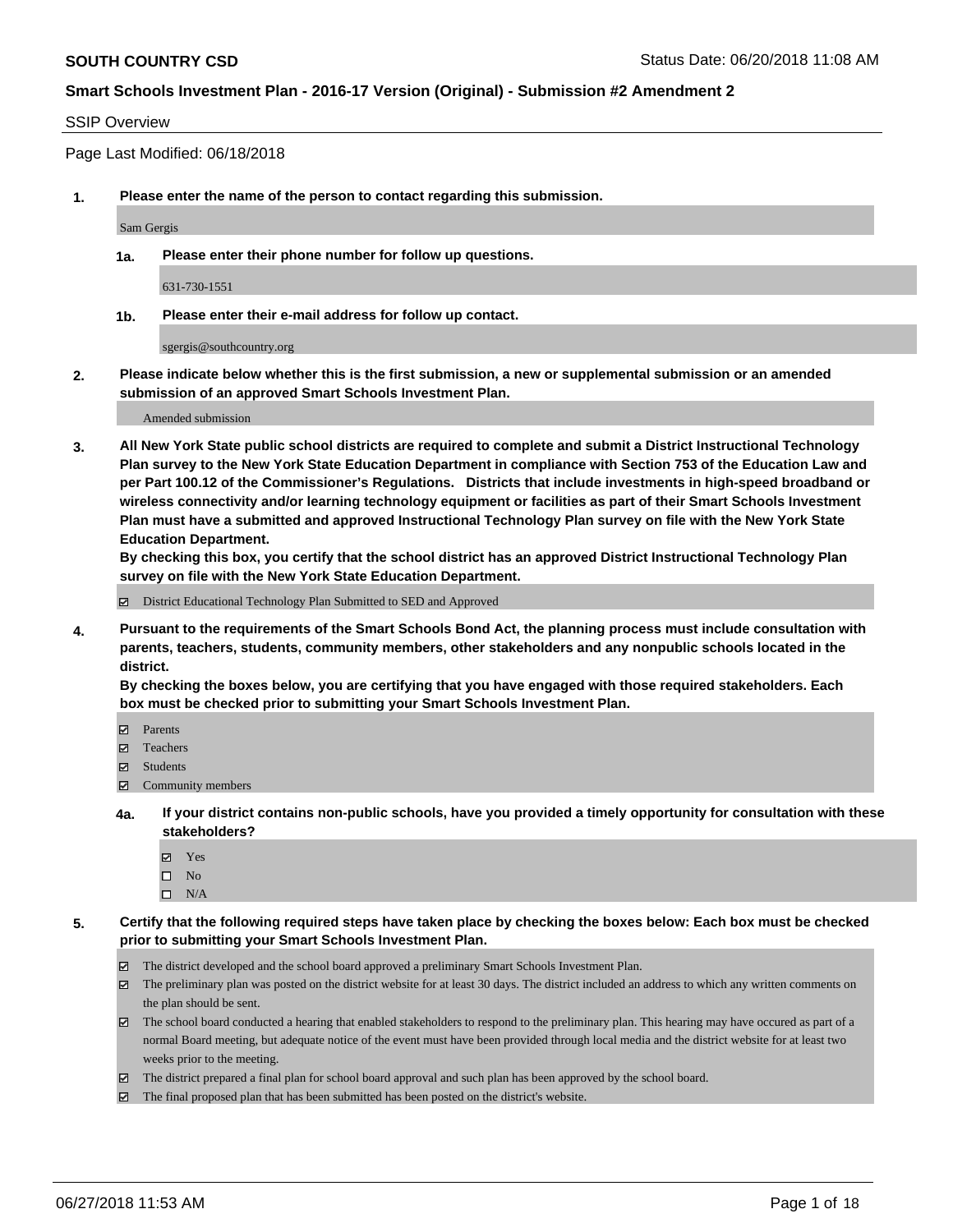#### SSIP Overview

Page Last Modified: 06/18/2018

**5a. Please upload the proposed Smart Schools Investment Plan (SSIP) that was posted on the district's website, along with any supporting materials. Note that this should be different than your recently submitted Educational Technology Survey. The Final SSIP, as approved by the School Board, should also be posted on the website and remain there during the course of the projects contained therein.**

SMART SCHOOLS INVESTMENT PLAN - AMENDMENT 2.docx

**5b. Enter the webpage address where the final Smart Schools Investment Plan is posted. The Plan should remain posted for the life of the included projects.**

http://www.southcountry.org/Assets/Technology\_Links/031816\_SMART\_SCHOOLS\_INVESTMENT\_PLAN\_- \_FINAL.pdf?t=635938987859870000

**6. Please enter an estimate of the total number of students and staff that will benefit from this Smart Schools Investment Plan based on the cumulative projects submitted to date.**

5,000

**7. An LEA/School District may partner with one or more other LEA/School Districts to form a consortium to pool Smart Schools Bond Act funds for a project that meets all other Smart School Bond Act requirements. Each school district participating in the consortium will need to file an approved Smart Schools Investment Plan for the project and submit a signed Memorandum of Understanding that sets forth the details of the consortium including the roles of each respective district.**

 $\Box$  The district plans to participate in a consortium to partner with other school district(s) to implement a Smart Schools project.

**8. Please enter the name and 6-digit SED Code for each LEA/School District participating in the Consortium.**

| <b>Partner LEA/District</b> | <b>ISED BEDS Code</b> |
|-----------------------------|-----------------------|
| (No Response)               | (No Response)         |

**9. Please upload a signed Memorandum of Understanding with all of the participating Consortium partners.**

(No Response)

**10. Your district's Smart Schools Bond Act Allocation is:**

\$4,480,887

**11.** Enter the budget sub-allocations by category that you are submitting for approval at this time. If you are not budgeting SSBA funds for a category, please enter 0 (zero.) If the value entered is \$0, you will not be required to complete that survey question.

|                                       | Sub-           |
|---------------------------------------|----------------|
|                                       | Allocations    |
| <b>School Connectivity</b>            | $-142,500$     |
| Connectivity Projects for Communities | $\mathbf{0}$   |
| <b>Classroom Technology</b>           | 255,000        |
| Pre-Kindergarten Classrooms           | $\overline{0}$ |
| Replace Transportable Classrooms      | $\mathbf 0$    |
| High-Tech Security Features           | $-112,500$     |
| Totals:                               | 0              |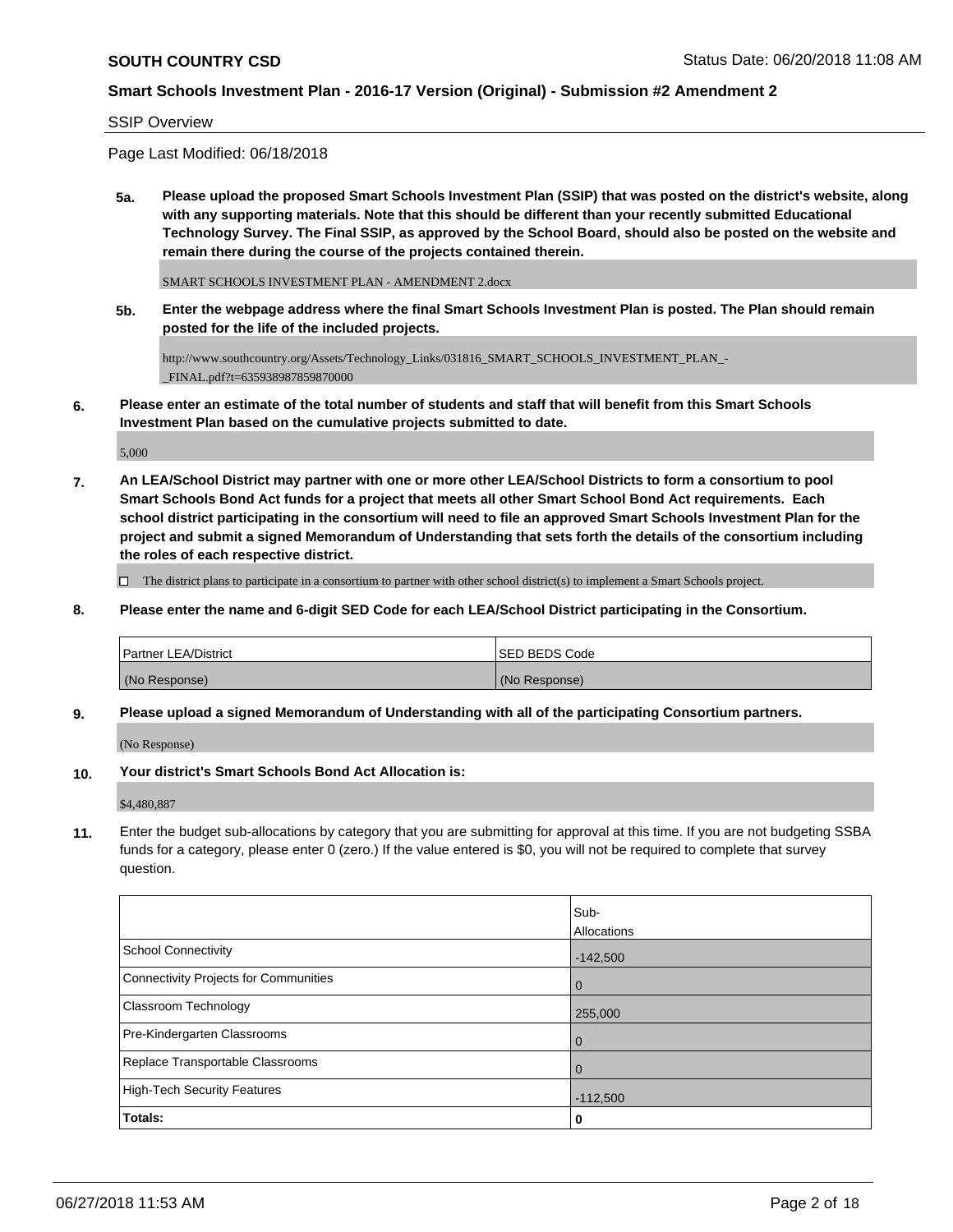#### School Connectivity

Page Last Modified: 06/13/2018

- **1. In order for students and faculty to receive the maximum benefit from the technology made available under the Smart Schools Bond Act, their school buildings must possess sufficient connectivity infrastructure to ensure that devices can be used during the school day. Smart Schools Investment Plans must demonstrate that:**
	- **• sufficient infrastructure that meets the Federal Communications Commission's 100 Mbps per 1,000 students standard currently exists in the buildings where new devices will be deployed, or**
	- **• is a planned use of a portion of Smart Schools Bond Act funds, or**
	- **• is under development through another funding source.**

**Smart Schools Bond Act funds used for technology infrastructure or classroom technology investments must increase the number of school buildings that meet or exceed the minimum speed standard of 100 Mbps per 1,000 students and staff within 12 months. This standard may be met on either a contracted 24/7 firm service or a "burstable" capability. If the standard is met under the burstable criteria, it must be:**

**1. Specifically codified in a service contract with a provider, and**

**2. Guaranteed to be available to all students and devices as needed, particularly during periods of high demand, such as computer-based testing (CBT) periods.**

**Please describe how your district already meets or is planning to meet this standard within 12 months of plan submission.**

- **1a. If a district believes that it will be impossible to meet this standard within 12 months, it may apply for a waiver of this requirement, as described on the Smart Schools website. The waiver must be filed and approved by SED prior to submitting this survey.**
	- By checking this box, you are certifying that the school district has an approved waiver of this requirement on file with the New York State Education Department.
- **2.** Connectivity Speed Calculator **(Required)**

|                  | Number of<br><b>Students</b> | Multiply by<br>100 Kbps | Divide by 1000 Current Speed<br>to Convert to<br>Required<br>Speed in Mb | lin Mb           | Expected<br>Speed to be<br><b>Attained Within Required</b><br>12 Months | <b>Expected Date</b><br>When<br>Speed Will be<br>Met |
|------------------|------------------------------|-------------------------|--------------------------------------------------------------------------|------------------|-------------------------------------------------------------------------|------------------------------------------------------|
| Calculated Speed | (No<br>Response)             | (No Response)           | (No<br>Response)                                                         | (No<br>Response) | (No<br>Response)                                                        | KNo<br>Response)                                     |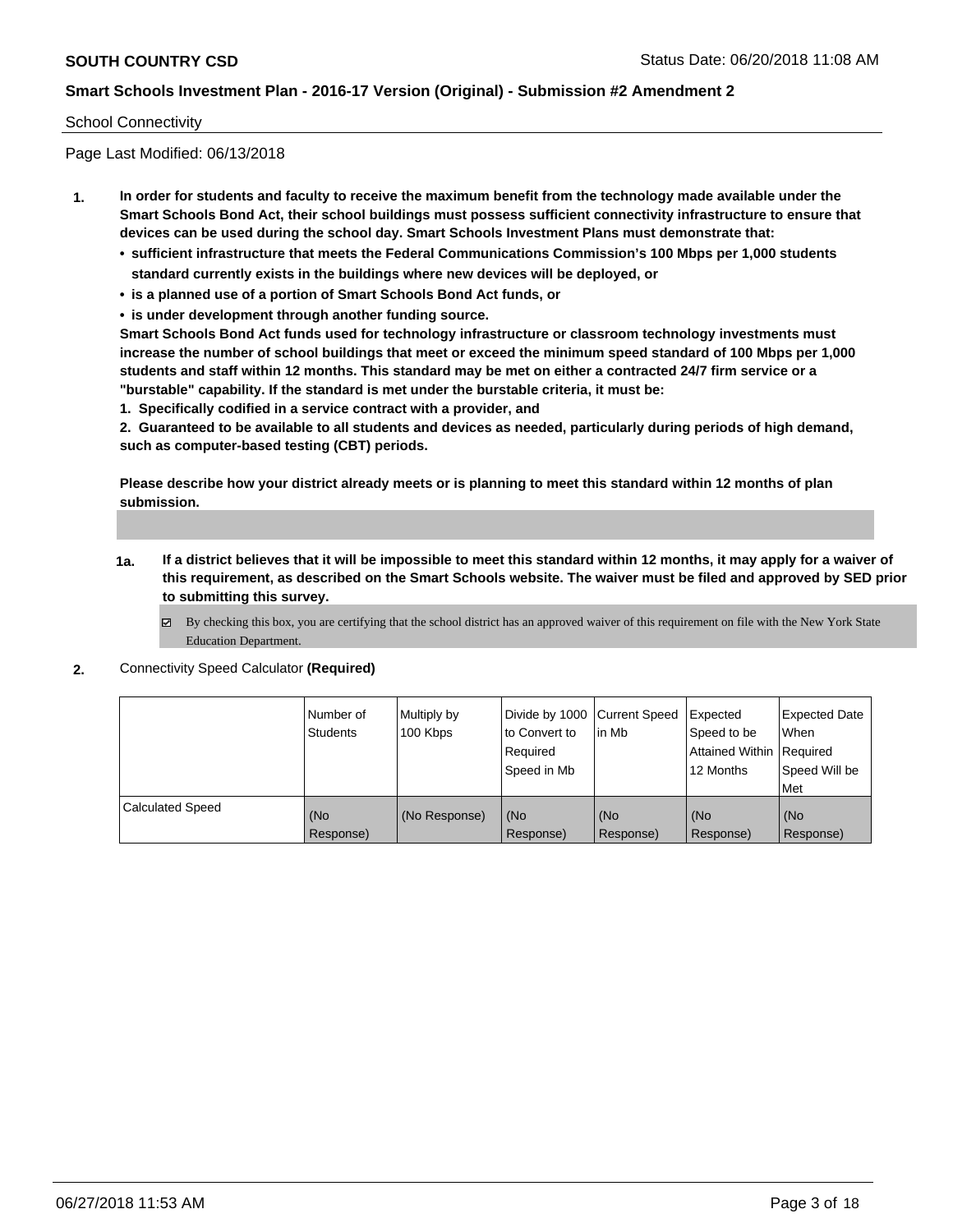#### School Connectivity

#### Page Last Modified: 06/13/2018

### **3. Describe how you intend to use Smart Schools Bond Act funds for high-speed broadband and/or wireless connectivity projects in school buildings.**

 The district's technology initiative, includes high-speed broadband and/or wireless connectivity project upgrades throughout school buildings; the Smart Bond Act allows funding for these projects. The district replaced 160 Ethernet switches (previously 5-10 years old) with new switches that increased throughput. Additionally, the district replaced all existing 1G fiber between IDF and MDF closets with 10G fiber. The District purchased new switches, SFP modules and contracted a specialist to install the fiber lines. The district installed redundant fiber lines between school buildings, with SFP modules and the local ISP enabled for "dark fiber."

 Additionally, The SSBA provided funding for Chromebooks, Inter-Networking, and interactive whiteboards - all designated in the district's technology plan. These tools allow teachers to significantly integrate 1:1 computing, collaborative learning, flipped classrooms, use of technology as a pedagogical tool to prepare students for Standards Based Assessments and Common Core. Furthermore, the presence of such devices allows students to access content on global levels, given the resources and material(s) available through the internet. Such exposure to state of the art equipment and technology prepares students for the global job market and higher learning opportunities not available otherwise.

 As required by the SSBA, the district improved its connectivity speed based on total enrollment. In addition to replacing 160 outdated switches with state of the art switches (discussed within 'Classroom Learning Technology'), the district installed 10G cabling between and within the buildings will allow for greater connectivity than the minimum standard. The district purchased a router capable of attaining speeds higher than the minimum requirement - at ISP is capable of activating extra bandwidth, due to the infrastructure in place.

The district quantified this demand by surveying the internet and district plans/initiatives. Furthermore, the technology department conducted walkthroughs independently and with licensed contractors to understand the scope of the Wi-Fi necessary districtwide. Additionally, the technology department investigated wiring contractors and their capabilities. The district solicited proposals for Wi-Fi buildout from several vendors, with input from a district committee. Part of the evaluation included, meeting state-testing requirements, 1:1 student computing programs, ability for the creation of other Wi-Fi networks, the ability to add devices to the network, and ease/flexibility of management.

As a result of cooperative and high-volume purchasing, re-evaluation of existing systems and need, and competitive pricing/negotiation with the vendor, the district has a leftover allocation of **\$145,023** remaining, which is less than the projected budgeted amount. As the district addressed all its connectivity needs through the SSBA, and as a result, requests a transfer of **\$142,500** to fund the remaining classroom learning technology initiatives listed in the original plan.

**4. Describe the linkage between the district's District Instructional Technology Plan and the proposed projects. (There should be a link between your response to this question and your response to Question 1 in Part E. Curriculum and Instruction "What are the district's plans to use digital connectivity and technology to improve teaching and learning?)**

(No Response)

**5. If the district wishes to have students and staff access the Internet from wireless devices within the school building, or in close proximity to it, it must first ensure that it has a robust Wi-Fi network in place that has sufficient bandwidth to meet user demand.**

**Please describe how you have quantified this demand and how you plan to meet this demand.**

(No Response)

**6. As indicated on Page 5 of the guidance, the Office of Facilities Planning will have to conduct a preliminary review of all capital projects, including connectivity projects.**

**Please indicate on a separate row each project number given to you by the Office of Facilities Planning.**

| <b>Project Number</b> |  |
|-----------------------|--|
| 58-02-35-06-7-999-004 |  |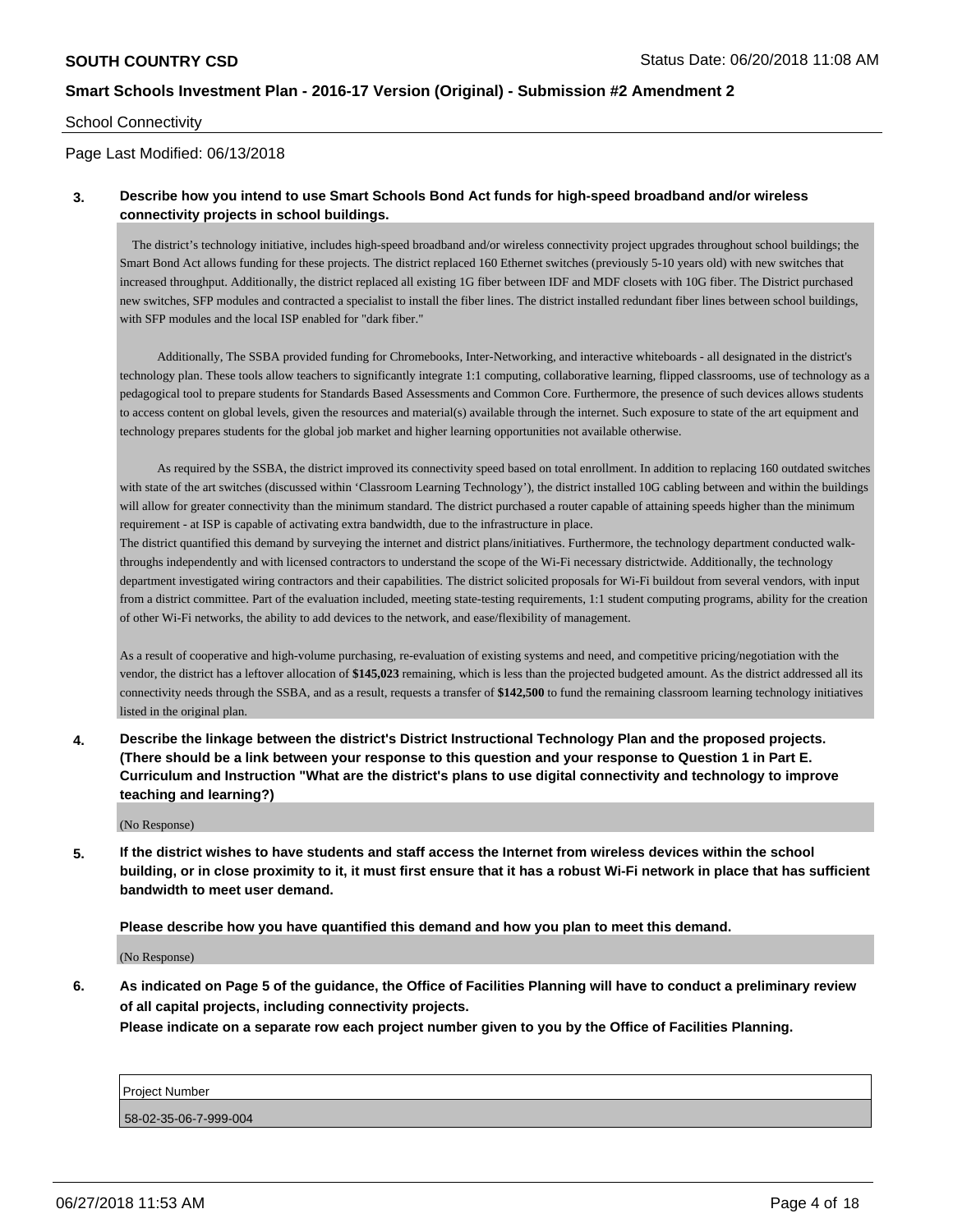#### School Connectivity

Page Last Modified: 06/13/2018

**7. Certain high-tech security and connectivity infrastructure projects may be eligible for an expedited review process as determined by the Office of Facilities Planning.**

**Was your project deemed eligible for streamlined review?**

No

**8. Include the name and license number of the architect or engineer of record.**

| Name                        | License Number |
|-----------------------------|----------------|
| <b>Wiedersum Associates</b> | 25398          |

**9.** If you are submitting an allocation for **School Connectivity** complete this table.

**Note that the calculated Total at the bottom of the table must equal the Total allocation for this category that you entered in the SSIP Overview overall budget.** 

|                                            | Sub-          |
|--------------------------------------------|---------------|
|                                            | Allocation    |
| Network/Access Costs                       | $-142,500$    |
| <b>Outside Plant Costs</b>                 | (No Response) |
| School Internal Connections and Components | (No Response) |
| Professional Services                      | (No Response) |
| Testing                                    | (No Response) |
| <b>Other Upfront Costs</b>                 | (No Response) |
| <b>Other Costs</b>                         | (No Response) |
| Totals:                                    | $-142,500$    |

**10. Please detail the type, quantity, per unit cost and total cost of the eligible items under each sub-category. This is especially important for any expenditures listed under the "Other" category. All expenditures must be eligible for tax-exempt financing to be reimbursed through the SSBA. Sufficient detail must be provided so that we can verify this is the case. If you have any questions, please contact us directly through smartschools@nysed.gov. NOTE: Wireless Access Points should be included in this category, not under Classroom Educational Technology, except those that will be loaned/purchased for nonpublic schools. Add rows under each sub-category for additional items, as needed.**

Select the allowable expenditure type. Repeat to add another item under each type. Item to be purchased  $\vert$  Quantity  $\vert$  Cost per Item  $\vert$  Total Cost Network/Access Costs Switches Switches -19 7,500 -142,500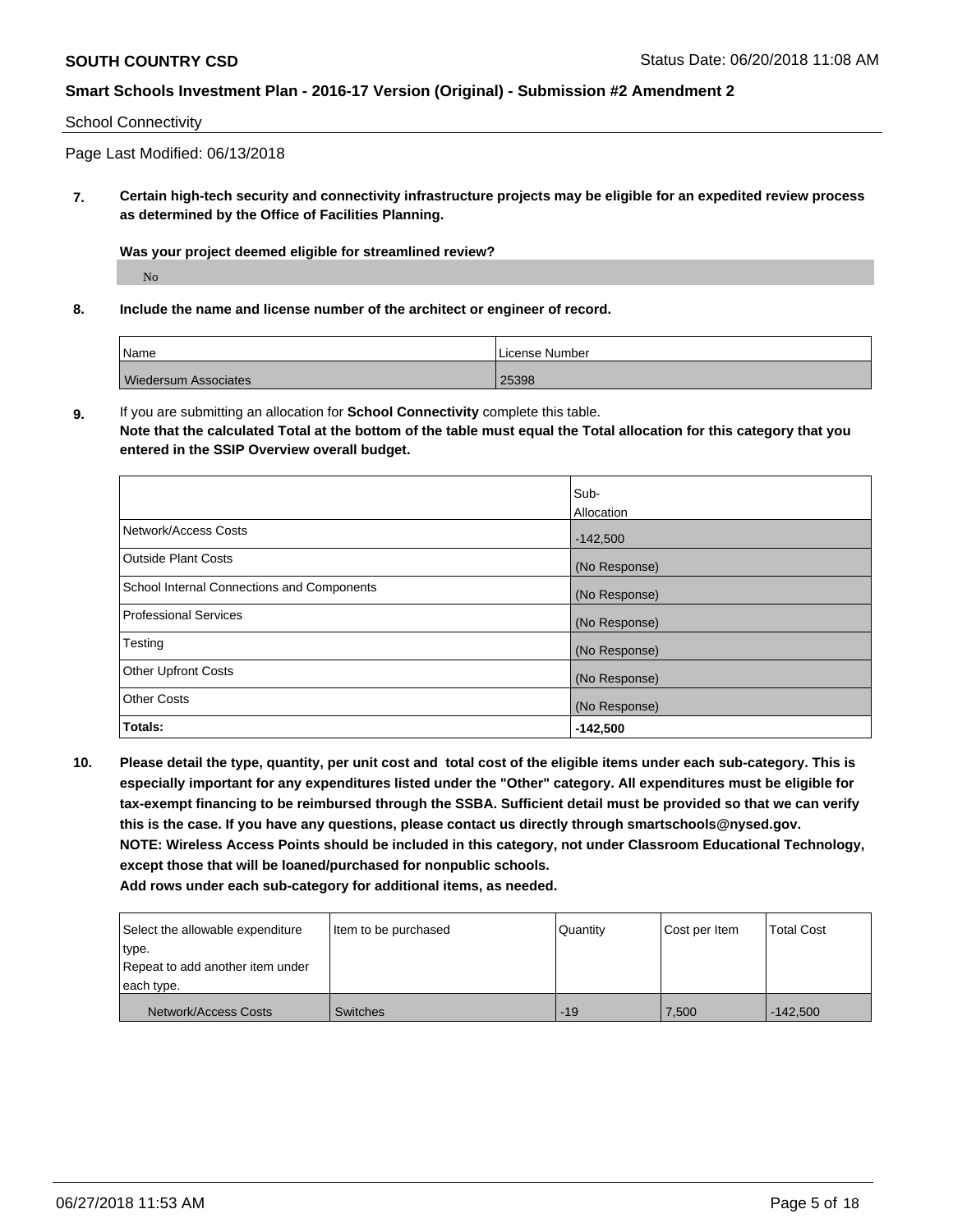Community Connectivity (Broadband and Wireless)

Page Last Modified: 06/13/2018

**1. Describe how you intend to use Smart Schools Bond Act funds for high-speed broadband and/or wireless connectivity projects in the community.**

(No Response)

**2. Please describe how the proposed project(s) will promote student achievement and increase student and/or staff access to the Internet in a manner that enhances student learning and/or instruction outside of the school day and/or school building.**

(No Response)

**3. Community connectivity projects must comply with all the necessary local building codes and regulations (building and related permits are not required prior to plan submission).**

 $\Box$  I certify that we will comply with all the necessary local building codes and regulations.

**4. Please describe the physical location of the proposed investment.**

(No Response)

**5. Please provide the initial list of partners participating in the Community Connectivity Broadband Project, along with their Federal Tax Identification (Employer Identification) number.**

| <b>Project Partners</b> | Federal ID#   |
|-------------------------|---------------|
| (No Response)           | (No Response) |

**6.** If you are submitting an allocation for **Community Connectivity**, complete this table. **Note that the calculated Total at the bottom of the table must equal the Total allocation for this category that you entered in the SSIP Overview overall budget.**

|                                    | Sub-Allocation |
|------------------------------------|----------------|
| Network/Access Costs               | (No Response)  |
| Outside Plant Costs                | (No Response)  |
| <b>Tower Costs</b>                 | (No Response)  |
| <b>Customer Premises Equipment</b> | (No Response)  |
| <b>Professional Services</b>       | (No Response)  |
| Testing                            | (No Response)  |
| <b>Other Upfront Costs</b>         | (No Response)  |
| <b>Other Costs</b>                 | (No Response)  |
| Totals:                            | 0              |

**7. Please detail the type, quantity, per unit cost and total cost of the eligible items under each sub-category. This is especially important for any expenditures listed under the "Other" category. All expenditures must be capital-bond eligible to be reimbursed through the SSBA. If you have any questions, please contact us directly through smartschools@nysed.gov.**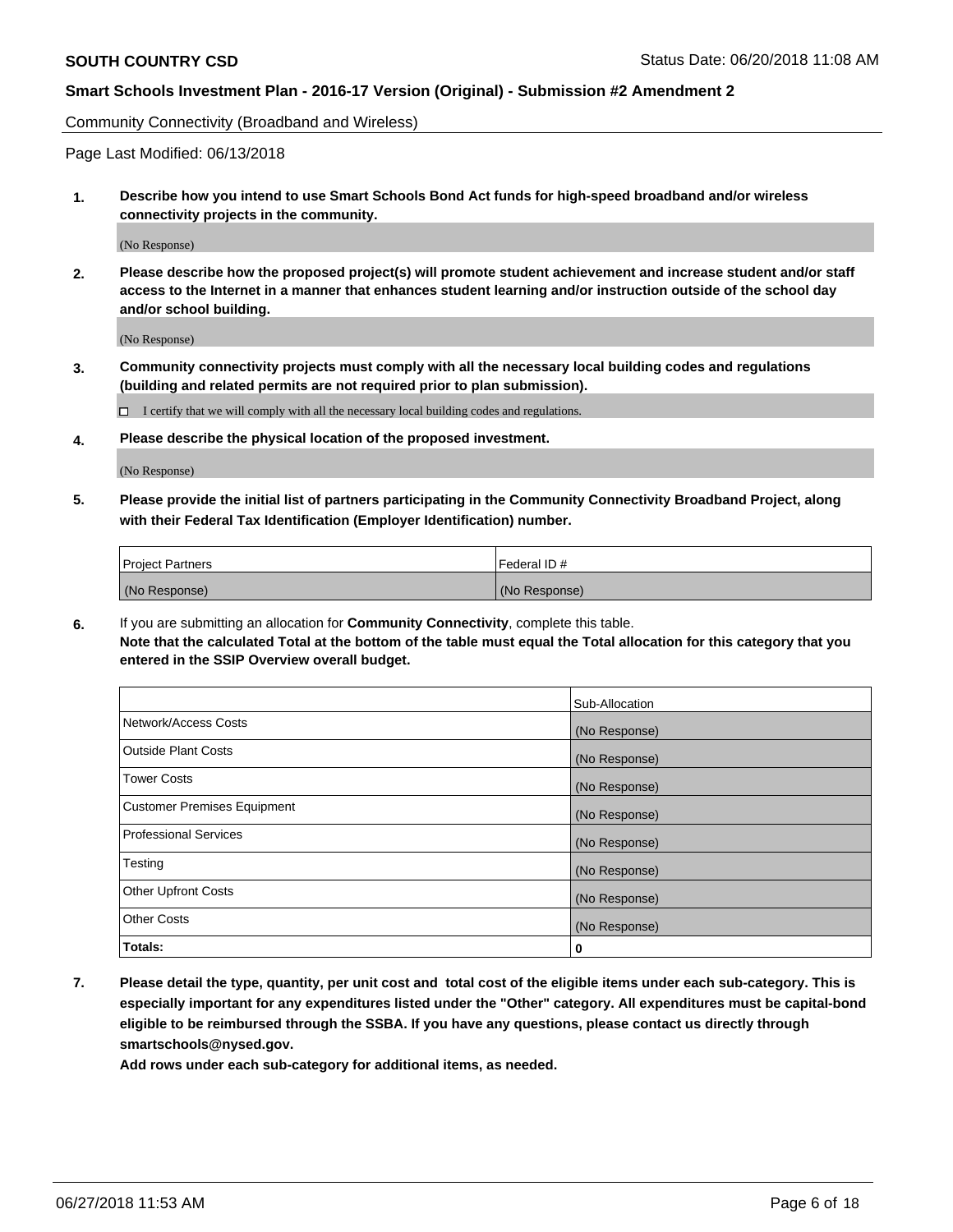Community Connectivity (Broadband and Wireless)

| Select the allowable expenditure<br>type.<br>Repeat to add another item under | Item to be purchased | Quantity      | Cost per Item | <b>Total Cost</b> |
|-------------------------------------------------------------------------------|----------------------|---------------|---------------|-------------------|
| each type.                                                                    |                      |               |               |                   |
| (No Response)                                                                 | (No Response)        | (No Response) | (No Response) | (No Response)     |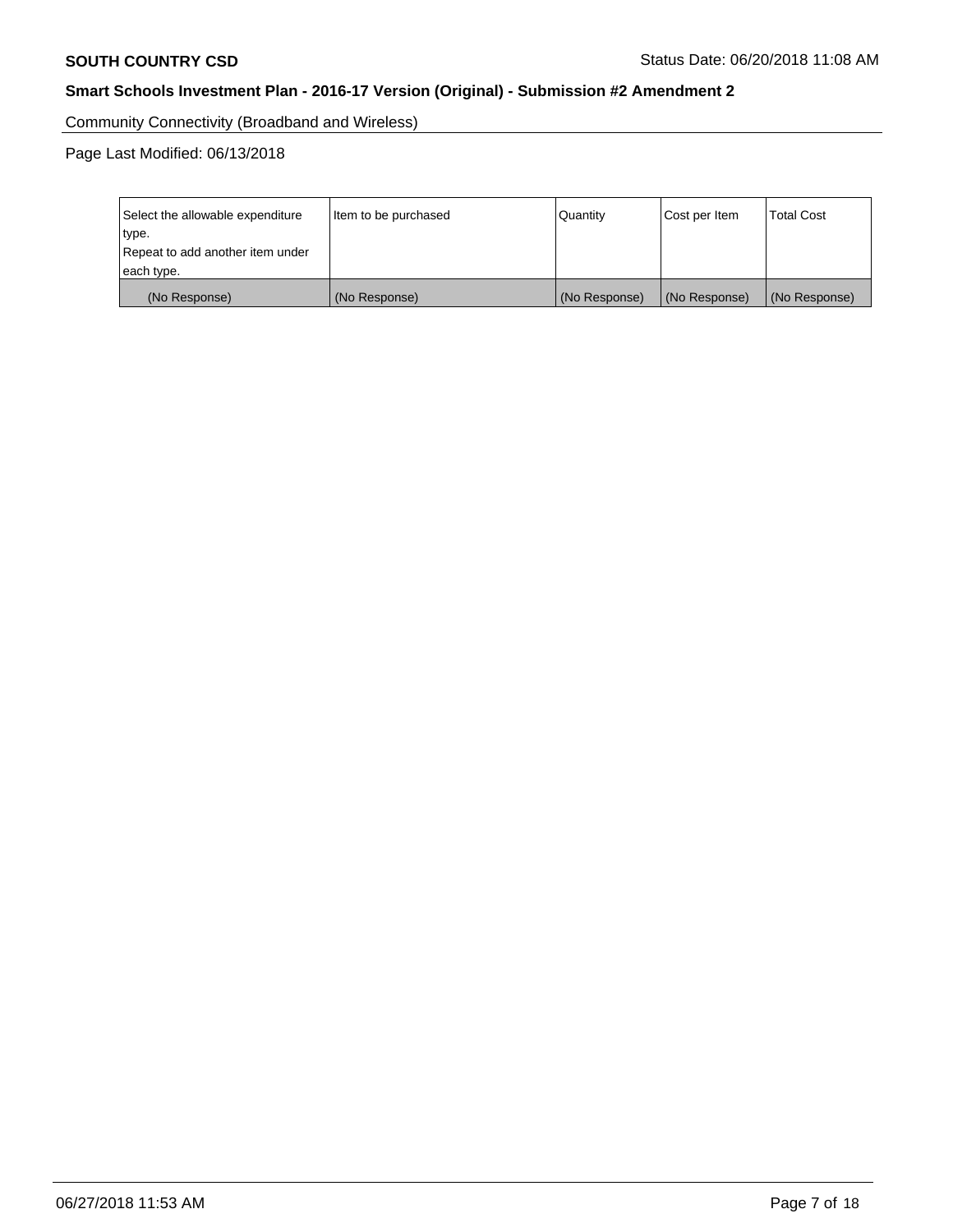## Classroom Learning Technology

Page Last Modified: 06/13/2018

**1. In order for students and faculty to receive the maximum benefit from the technology made available under the Smart Schools Bond Act, their school buildings must possess sufficient connectivity infrastructure to ensure that devices can be used during the school day. Smart Schools Investment Plans must demonstrate that sufficient infrastructure that meets the Federal Communications Commission's 100 Mbps per 1,000 students standard currently exists in the buildings where new devices will be deployed, or is a planned use of a portion of Smart Schools Bond Act funds, or is under development through another funding source.**

**Smart Schools Bond Act funds used for technology infrastructure or classroom technology investments must increase the number of school buildings that meet or exceed the minimum speed standard of 100 Mbps per 1,000 students and staff within 12 months. This standard may be met on either a contracted 24/7 firm service or a "burstable" capability. If the standard is met under the burstable criteria, it must be:**

**1. Specifically codified in a service contract with a provider, and**

**2. Guaranteed to be available to all students and devices as needed, particularly during periods of high demand, such as computer-based testing (CBT) periods.**

**Please describe how your district already meets or is planning to meet this standard within 12 months of plan submission.**

(No Response)

- **1a. If a district believes that it will be impossible to meet this standard within 12 months, it may apply for a waiver of this requirement, as described on the Smart Schools website. The waiver must be filed and approved by SED prior to submitting this survey.**
	- By checking this box, you are certifying that the school district has an approved waiver of this requirement on file with the New York State Education Department.
- **2.** Connectivity Speed Calculator **(Required)**

|                         | l Number of<br><b>Students</b> | Multiply by<br>100 Kbps | Divide by 1000 Current Speed<br>to Convert to<br>Required<br>l Speed in Mb | lin Mb           | Expected<br>Speed to be<br>Attained Within Required<br>12 Months | Expected Date<br>When<br>Speed Will be<br><b>Met</b> |
|-------------------------|--------------------------------|-------------------------|----------------------------------------------------------------------------|------------------|------------------------------------------------------------------|------------------------------------------------------|
| <b>Calculated Speed</b> | (No<br>Response)               | (No Response)           | (No<br>Response)                                                           | (No<br>Response) | (No<br>Response)                                                 | l (No<br>Response)                                   |

**3. If the district wishes to have students and staff access the Internet from wireless devices within the school building, or in close proximity to it, it must first ensure that it has a robust Wi-Fi network in place that has sufficient bandwidth to meet user demand.**

**Please describe how you have quantified this demand and how you plan to meet this demand.**

(No Response)

**4. All New York State public school districts are required to complete and submit an Instructional Technology Plan survey to the New York State Education Department in compliance with Section 753 of the Education Law and per Part 100.12 of the Commissioner's Regulations.**

**Districts that include educational technology purchases as part of their Smart Schools Investment Plan must have a submitted and approved Instructional Technology Plan survey on file with the New York State Education Department.**

By checking this box, you are certifying that the school district has an approved Instructional Technology Plan survey on file with the New York State Education Department.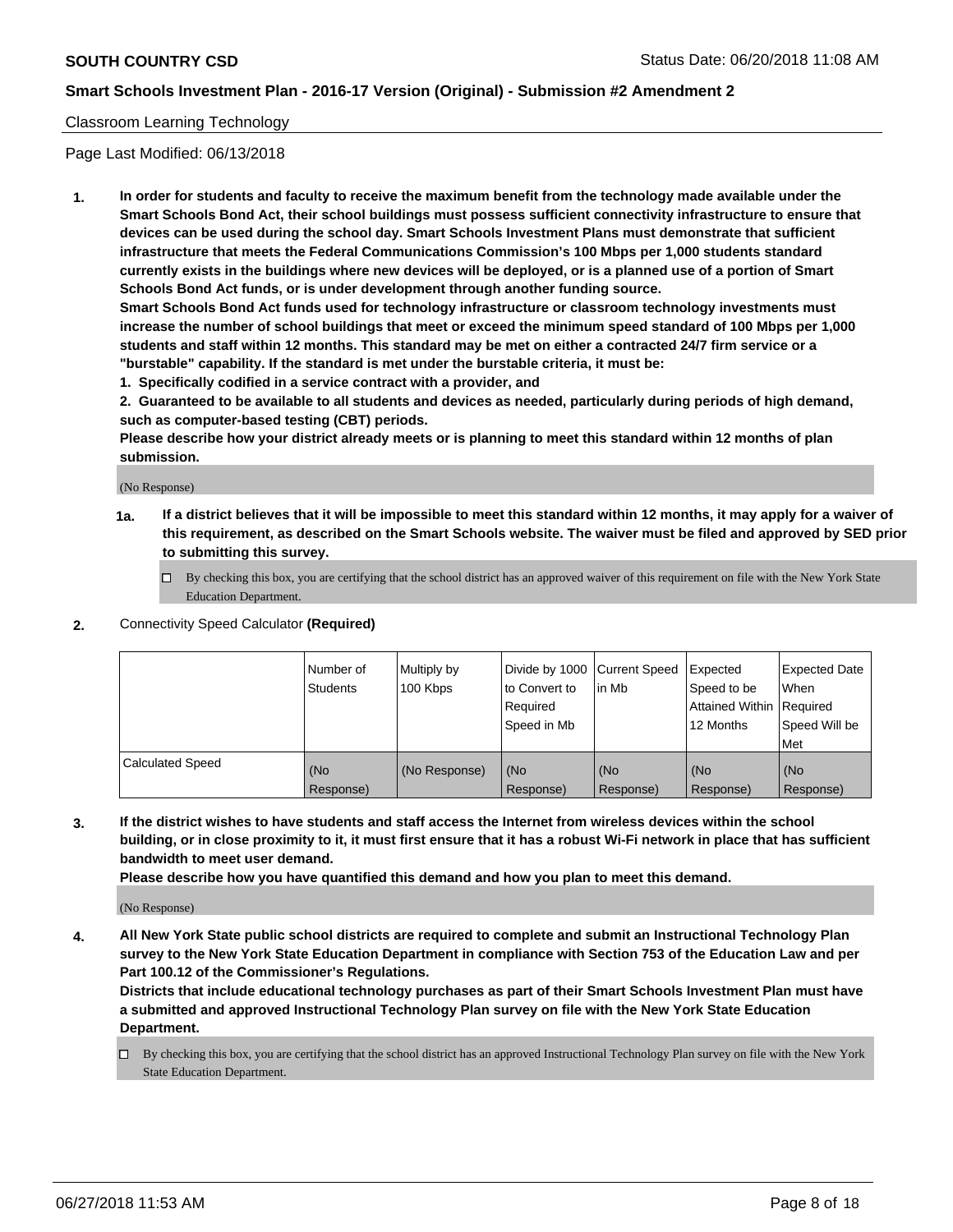#### Classroom Learning Technology

Page Last Modified: 06/13/2018

**5. Describe the devices you intend to purchase and their compatibility with existing or planned platforms or systems. Specifically address the adequacy of each facility's electrical, HVAC and other infrastructure necessary to install and support the operation of the planned technology.**

As a precondition to any purchase of devices using a Smart Schools allocation, a district must increase the number of school buildings that meet or exceed the Federal Communications Commission minimum speed standard of 100 Mbps per 1,000 students. To this end, the district replaced approximately 160 outdated switches with state of the art switches (as listed above), increased bandwidth between building closets, buildings and increased the maximum through-put between the building and ISP. The district utilizes 10G cabling between and within the buildings, which allows for greater connectivity than the minimum standard. As mentioned previously, the district purchased a router capable of attaining speeds higher than the minimum requirement, increasing bandwidth from the ISP. The All necessary planned upgrades by the end of the school year.

As part of our technology initiative, also highlighted in the Technology Plan, the district purchased the large majority of previously listed devices, however is in need of additional funding, due to pricing changes, student counts, and the requirement of storage units (Chromebook Carts) necessary for the safeguarding and security of mobile devices. The District however, in order to fulfill the specs described in the SSBA plan. Specifically, the area of:

- Google Chromebooks these machines will be distributed to all district teachers and students for mobile computing purposes. Chromebooks are designed to work with Google Apps for Education (GAFE). The uses include homework assignments, collaboration, digital classroom, flipped classroom, decentralized learning, and research, and the purchases will include touchscreen and non-touchscreen devices. The district maintains a Google domain and Microsoft Office through a web portal (centrally managed) that is integrated with Active Directory. As such, Google Chromebooks will be able on the wireless platform and servers in place. Chromebooks are capable of running all web-based software owned by the district. For this particular amendment, the District is looking to purchase touchscreen Chromebooks to satisfy the needs of K-2 students.
- Interactive Whiteboards these devices (10) will be deployed within district classrooms for enhanced classroom instruction, and greater engagement among district students. Interactive Whiteboards will allow for greater access to material from the internet, enhanced learning techniques, additional technological interfaces and content, and the ability to deliver differentiated instruction in an efficient and diverse manner. Interactive Whiteboards will run on the district's platform, once wiring is complete.

Due to the above, and an increase in pricing from the original order, the District is requesting a transfer of **\$255,000** from the School Connectivity Code and Hi-Tech Security Code to the Classroom Technology Code to fulfill Chromebook orders for K-2 student's districtwide, as well as SMART Boards for other grade levels.

- **6. Describe how the proposed technology purchases will:**
	- **> enhance differentiated instruction;**
	- **> expand student learning inside and outside the classroom;**
	- **> benefit students with disabilities and English language learners; and**
	- **> contribute to the reduction of other learning gaps that have been identified within the district.**

**The expectation is that districts will place a priority on addressing the needs of students who struggle to succeed in a rigorous curriculum. Responses in this section should specifically address this concern and align with the district's Instructional Technology Plan (in particular Question 2 of E. Curriculum and Instruction: "Does the district's instructional technology plan address the needs of students with disabilities to ensure equitable access to instruction, materials and assessments?" and Question 3 of the same section: "Does the district's instructional technology plan address the provision of assistive technology specifically for students with disabilities to ensure access to and participation in the general curriculum?"**

(No Response)

**7. Where appropriate, describe how the proposed technology purchases will enhance ongoing communication with parents and other stakeholders and help the district facilitate technology-based regional partnerships, including distance learning and other efforts.**

(No Response)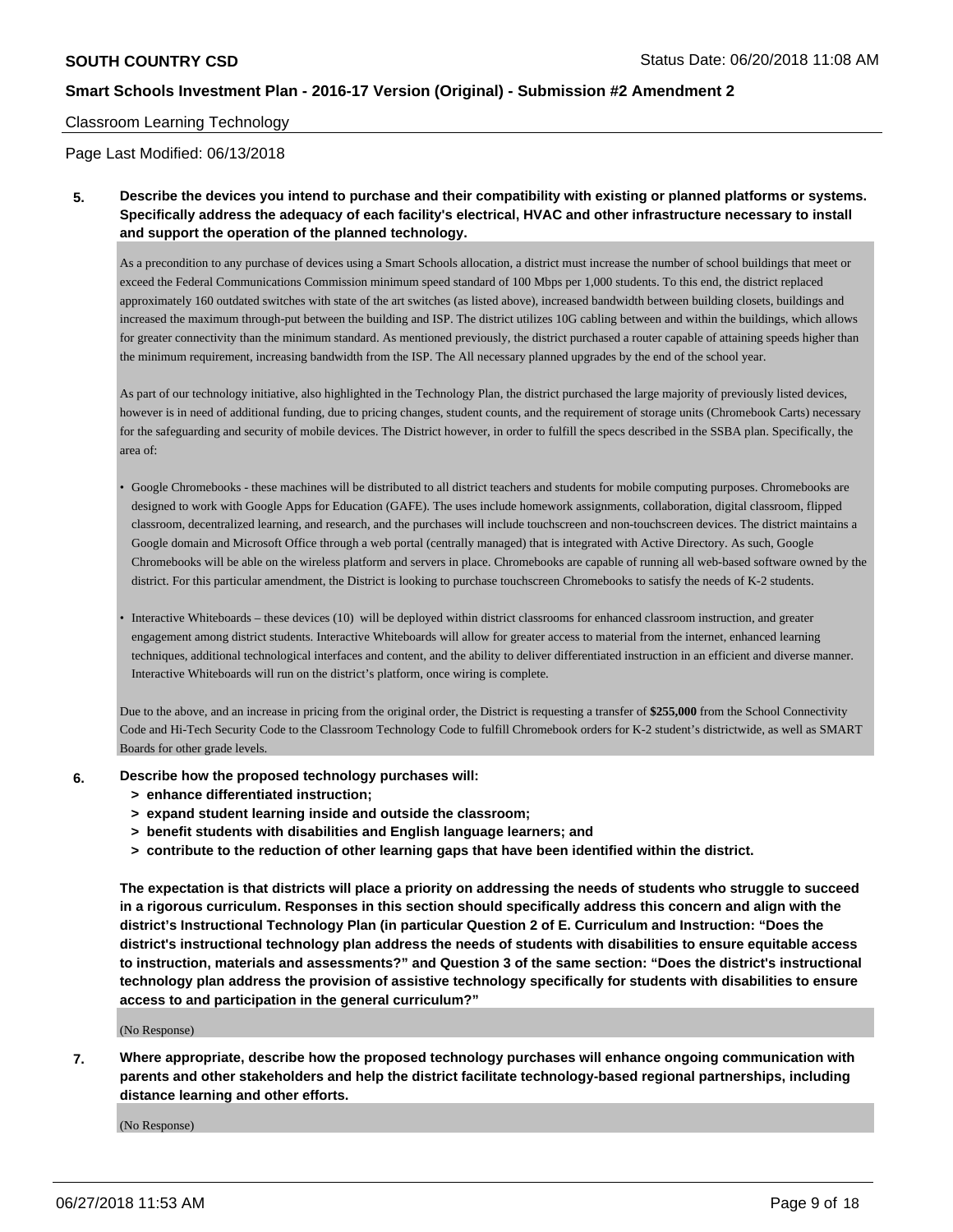### Classroom Learning Technology

Page Last Modified: 06/13/2018

**8. Describe the district's plan to provide professional development to ensure that administrators, teachers and staff can employ the technology purchased to enhance instruction successfully.**

**Note: This response should be aligned and expanded upon in accordance with your district's response to Question 1 of F. Professional Development of your Instructional Technology Plan: "Please provide a summary of professional development offered to teachers and staff, for the time period covered by this plan, to support technology to enhance teaching and learning. Please include topics, audience and method of delivery within your summary."**

(No Response)

**9. Districts must contact the SUNY/CUNY teacher preparation program that supplies the largest number of the district's new teachers to request advice on innovative uses and best practices at the intersection of pedagogy and educational technology.**

 $\boxtimes$  By checking this box, you certify that you have contacted the SUNY/CUNY teacher preparation program that supplies the largest number of your new teachers to request advice on these issues.

**9a. Please enter the name of the SUNY or CUNY Institution that you contacted.**

SUNY - Stony Brook

**9b. Enter the primary Institution phone number.**

(631) 632 4723

**9c. Enter the name of the contact person with whom you consulted and/or will be collaborating with on innovative uses of technology and best practices.**

Dorit Kaufman

**10. A district whose Smart Schools Investment Plan proposes the purchase of technology devices and other hardware must account for nonpublic schools in the district.**

#### **Are there nonpublic schools within your school district?**

Yes

 $\square$  No

**10a. Describe your plan to loan purchased hardware to nonpublic schools within your district. The plan should use your district's nonpublic per-student loan amount calculated below, within the framework of the guidance. Please enter the date by which nonpublic schools must request classroom technology items. Also, specify in your response the devices that the nonpublic schools have requested, as well as in the in the Budget and the Expenditure Table at the end of the page.**

As part of the amendment submission, the district ensures that all nonpublic schools eligible for a Smart Schools Bond allocation were provided with the items discussed, at an allocation that reached the \$250 maximum; 57 Chromebooks were purchased for the non-public school - after discussions, plan submission and approval, and delivered during the 2016-17 school year. Eligible non-public schools reached the maximum, and received the items purchased with those funds.

**10b. A final Smart Schools Investment Plan cannot be approved until school authorities have adopted regulations specifying the date by which requests from nonpublic schools for the purchase and loan of Smart Schools Bond Act classroom technology must be received by the district.**

 $\Box$  By checking this box, you certify that you have such a plan and associated regulations in place that have been made public.

**11.** Nonpublic Classroom Technology Loan Calculator

The Smart Schools Bond Act provides that any Classroom Learning Technology purchases made using Smart Schools funds shall be lent, upon request, to nonpublic schools in the district. However, no school district shall be required to loan technology in amounts greater than the total obtained and spent on technology pursuant to the Smart Schools Bond Act and the value of such loan may not exceed the total of \$250 multiplied by the nonpublic school enrollment in the base year at the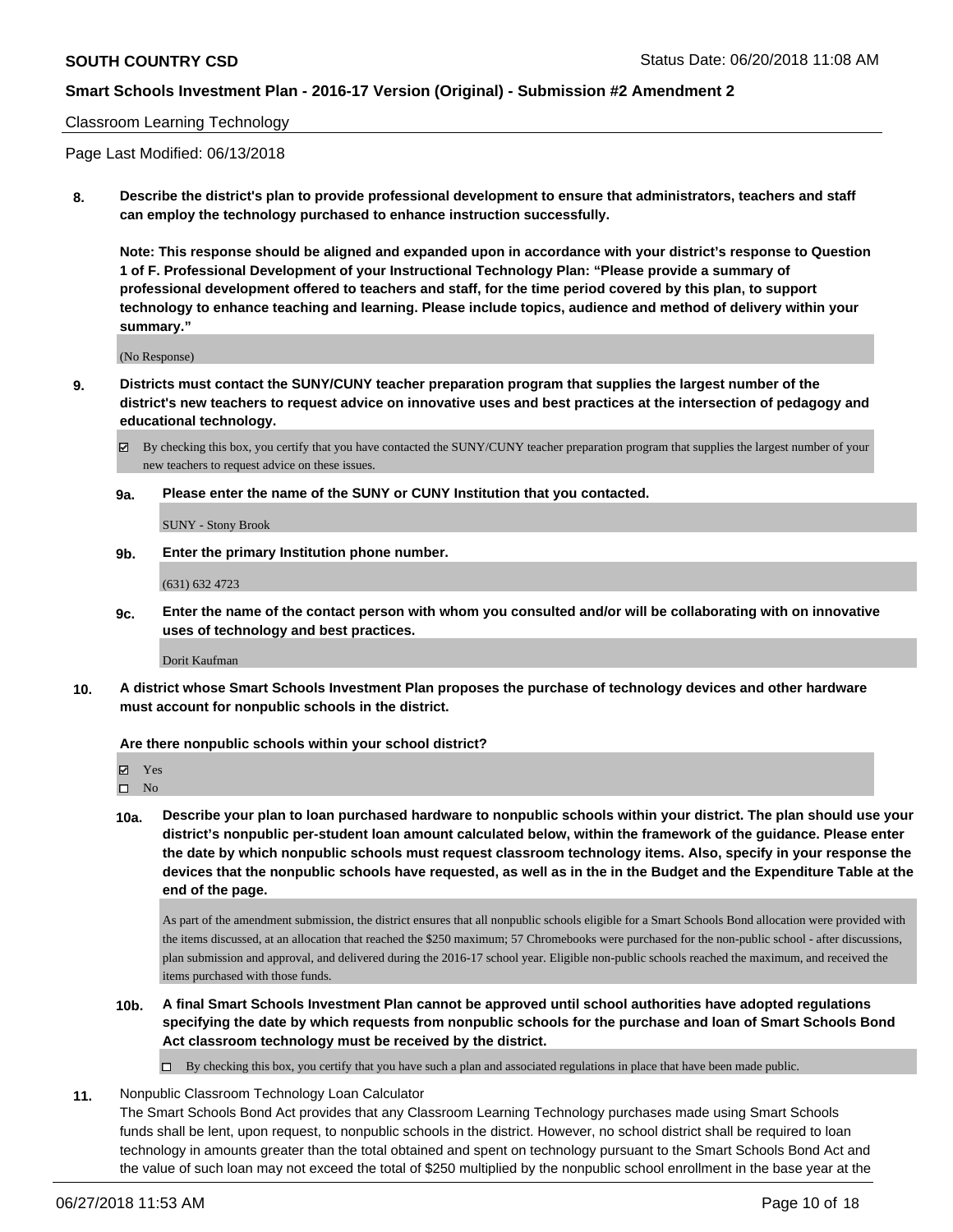### Classroom Learning Technology

Page Last Modified: 06/13/2018

time of enactment.

See: http://www.p12.nysed.gov/mgtserv/smart\_schools/docs/Smart\_Schools\_Bond\_Act\_Guidance\_04.27.15\_Final.pdf.

|                                     | 1. Classroom   | l 2. Public   | 3. Nonpublic | l 4. Sum of  | 15. Total Per | l 6. Total                                                                                    |
|-------------------------------------|----------------|---------------|--------------|--------------|---------------|-----------------------------------------------------------------------------------------------|
|                                     | Technology     | Enrollment    | Enrollment   | Public and   | Pupil Sub-    | Nonpublic Loan                                                                                |
|                                     | Sub-allocation | $(2014 - 15)$ | (2014-15)    | Nonpublic    | lallocation   | Amount                                                                                        |
|                                     |                |               |              | l Enrollment |               |                                                                                               |
| Calculated Nonpublic Loan<br>Amount |                |               |              |              |               | (No Response)   (No Response)   (No Response)   (No Response)   (No Response)   (No Response) |

**12. To ensure the sustainability of technology purchases made with Smart Schools funds, districts must demonstrate a long-term plan to maintain and replace technology purchases supported by Smart Schools Bond Act funds. This sustainability plan shall demonstrate a district's capacity to support recurring costs of use that are ineligible for Smart Schools Bond Act funding such as device maintenance, technical support, Internet and wireless fees, maintenance of hotspots, staff professional development, building maintenance and the replacement of incidental items. Further, such a sustainability plan shall include a long-term plan for the replacement of purchased devices and equipment at the end of their useful life with other funding sources.**

 $\Box$  By checking this box, you certify that the district has a sustainability plan as described above.

**13. Districts must ensure that devices purchased with Smart Schools Bond funds will be distributed, prepared for use, maintained and supported appropriately. Districts must maintain detailed device inventories in accordance with generally accepted accounting principles.**

 $\Box$  By checking this box, you certify that the district has a distribution and inventory management plan and system in place.

**14.** If you are submitting an allocation for **Classroom Learning Technology** complete this table. **Note that the calculated Total at the bottom of the table must equal the Total allocation for this category that you entered in the SSIP Overview overall budget.**

|                          | Sub-Allocation |
|--------------------------|----------------|
| Interactive Whiteboards  | 50,330         |
| <b>Computer Servers</b>  | (No Response)  |
| <b>Desktop Computers</b> | (No Response)  |
| <b>Laptop Computers</b>  | 157,500        |
| <b>Tablet Computers</b>  | (No Response)  |
| <b>Other Costs</b>       | 47,170         |
| Totals:                  | 255,000        |

**15. Please detail the type, quantity, per unit cost and total cost of the eligible items under each sub-category. This is especially important for any expenditures listed under the "Other" category. All expenditures must be capital-bond eligible to be reimbursed through the SSBA. If you have any questions, please contact us directly through smartschools@nysed.gov.**

**Please specify in the "Item to be Purchased" field which specific expenditures and items are planned to meet the district's nonpublic loan requirement, if applicable.**

**NOTE: Wireless Access Points that will be loaned/purchased for nonpublic schools should ONLY be included in this category, not under School Connectivity, where public school districts would list them. Add rows under each sub-category for additional items, as needed.**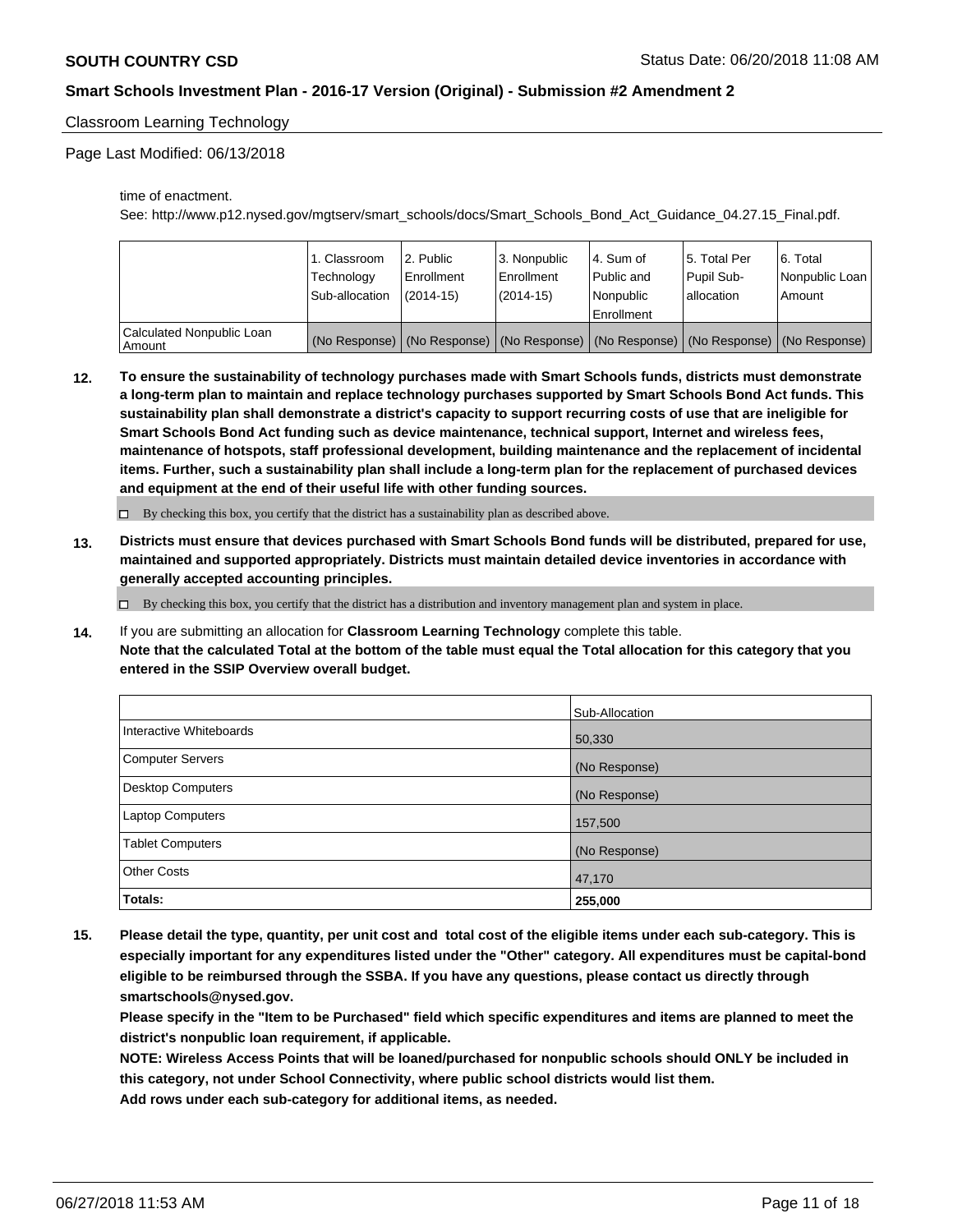# Classroom Learning Technology

| Select the allowable expenditure | Item to be Purchased           | Quantity       | Cost per Item | <b>Total Cost</b> |
|----------------------------------|--------------------------------|----------------|---------------|-------------------|
| type.                            |                                |                |               |                   |
| Repeat to add another item under |                                |                |               |                   |
| each type.                       |                                |                |               |                   |
| <b>Laptop Computers</b>          | <b>Touchscreen Chromebooks</b> | 500            | 315           | 157,500           |
| <b>Other Costs</b>               | <b>Chromebook Carts</b>        | 55             | 698           | 38,390            |
| <b>Other Costs</b>               | <b>Chromebook Carts</b>        | $\overline{4}$ | 2,195         | 8,780             |
| Interactive Whiteboards          | SMARTBoard                     | 10             | 5,033         | 50,330            |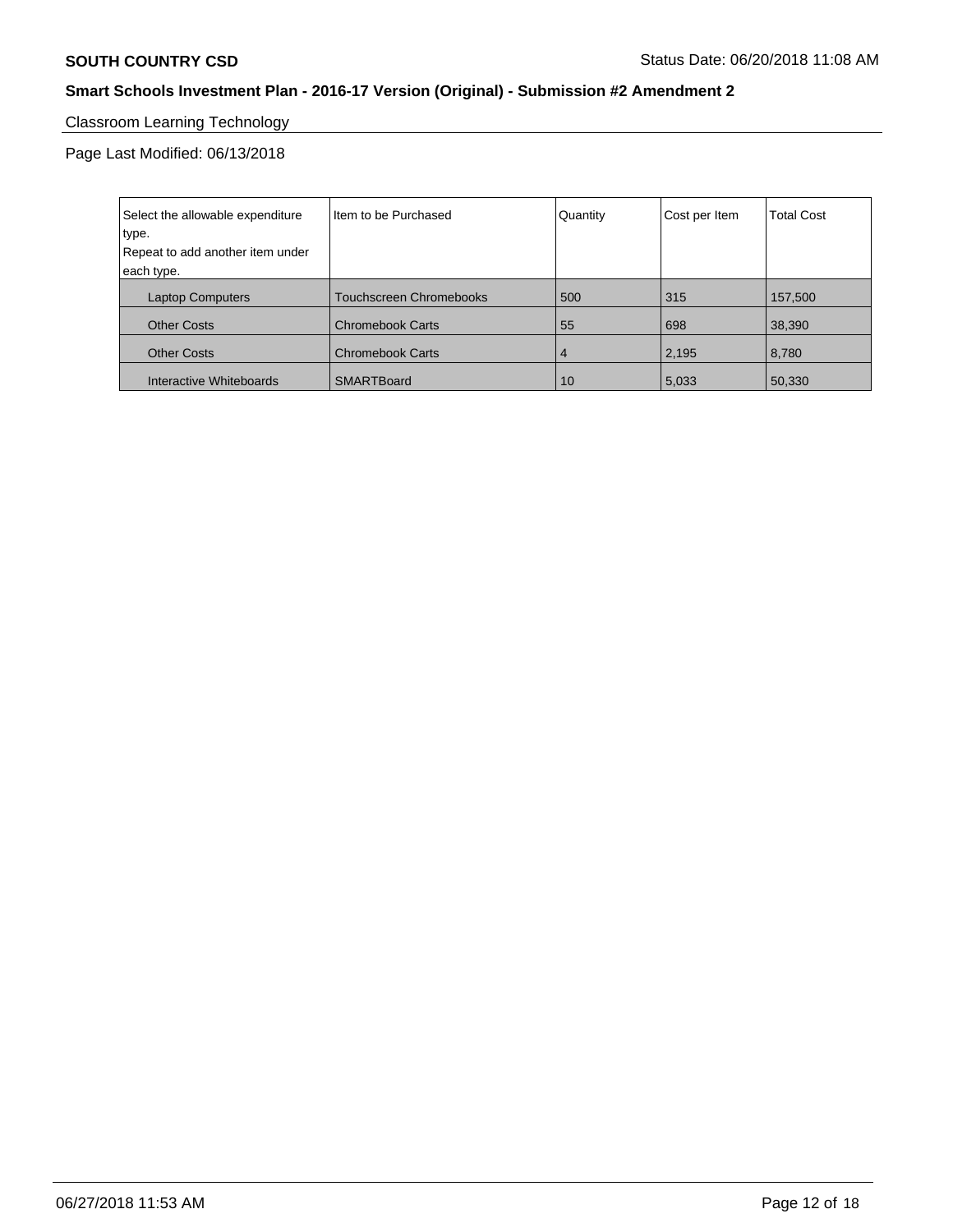#### Pre-Kindergarten Classrooms

Page Last Modified: 06/13/2018

**1. Provide information regarding how and where the district is currently serving pre-kindergarten students and justify the need for additional space with enrollment projections over 3 years.**

(No Response)

- **2. Describe the district's plan to construct, enhance or modernize education facilities to accommodate prekindergarten programs. Such plans must include:**
	- **Specific descriptions of what the district intends to do to each space;**
	- **An affirmation that pre-kindergarten classrooms will contain a minimum of 900 square feet per classroom;**
	- **The number of classrooms involved;**
	- **The approximate construction costs per classroom; and**
	- **Confirmation that the space is district-owned or has a long-term lease that exceeds the probable useful life of the improvements.**

(No Response)

**3. Smart Schools Bond Act funds may only be used for capital construction costs. Describe the type and amount of additional funds that will be required to support ineligible ongoing costs (e.g. instruction, supplies) associated with any additional pre-kindergarten classrooms that the district plans to add.**

(No Response)

**4. All plans and specifications for the erection, repair, enlargement or remodeling of school buildings in any public school district in the State must be reviewed and approved by the Commissioner. Districts that plan capital projects using their Smart Schools Bond Act funds will undergo a Preliminary Review Process by the Office of Facilities Planning.**

**Please indicate on a separate row each project number given to you by the Office of Facilities Planning.**

| <b>Project Number</b> |  |
|-----------------------|--|
| (No Response)         |  |

**5.** If you have made an allocation for **Pre-Kindergarten Classrooms,** complete this table.

**Note that the calculated Total at the bottom of the table must equal the Total allocation for this category that you entered in the SSIP Overview overall budget.**

|                                          | Sub-Allocation |
|------------------------------------------|----------------|
| Construct Pre-K Classrooms               | (No Response)  |
| Enhance/Modernize Educational Facilities | (No Response)  |
| Other Costs                              | (No Response)  |
| Totals:                                  | 0              |

**6. Please detail the type, quantity, per unit cost and total cost of the eligible items under each sub-category. This is especially important for any expenditures listed under the "Other" category. All expenditures must be capital-bond eligible to be reimbursed through the SSBA. If you have any questions, please contact us directly through smartschools@nysed.gov.**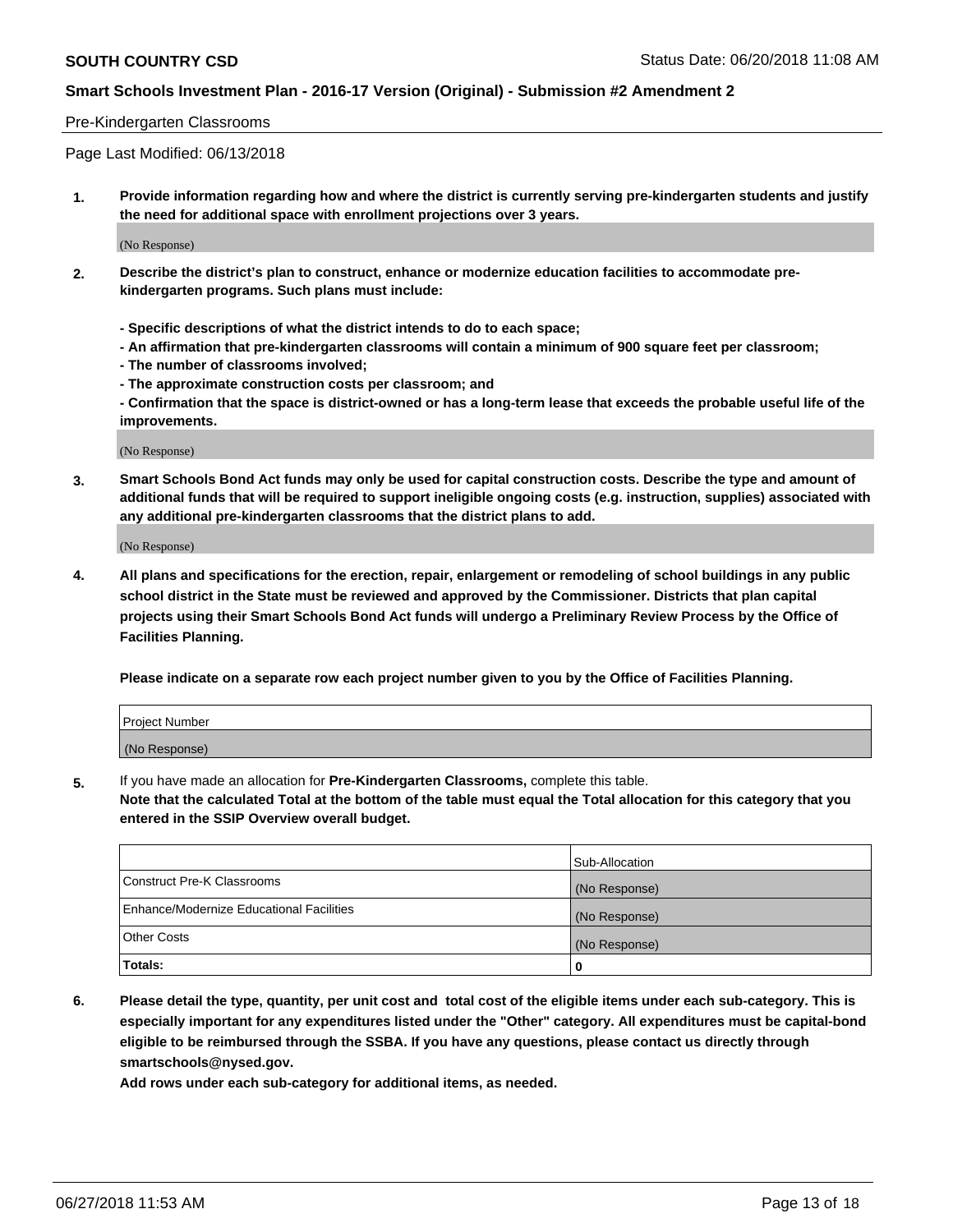# Pre-Kindergarten Classrooms

| Select the allowable expenditure | Item to be purchased | Quantity      | Cost per Item | <b>Total Cost</b> |
|----------------------------------|----------------------|---------------|---------------|-------------------|
| type.                            |                      |               |               |                   |
| Repeat to add another item under |                      |               |               |                   |
| each type.                       |                      |               |               |                   |
| (No Response)                    | (No Response)        | (No Response) | (No Response) | (No Response)     |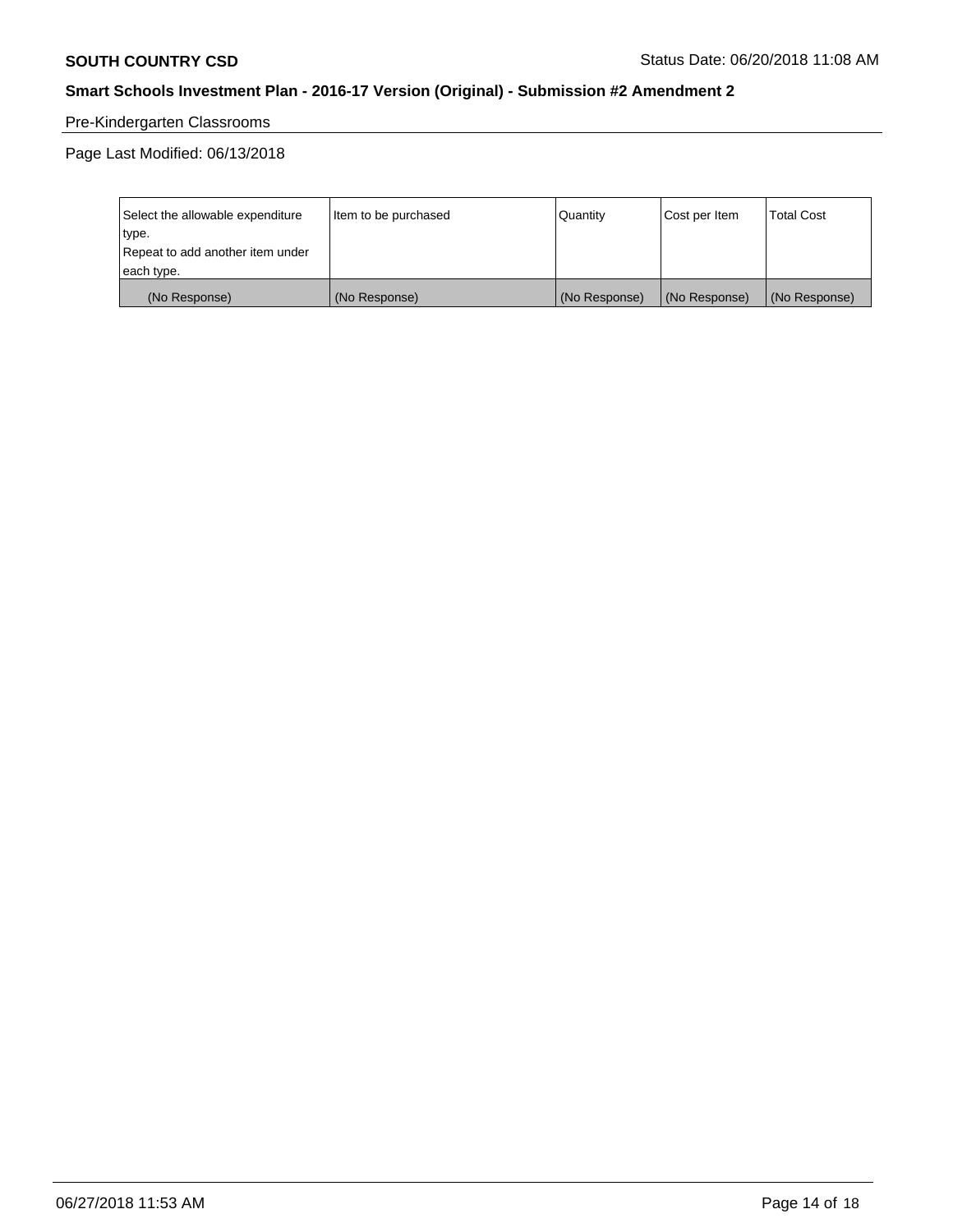#### Replace Transportable Classrooms

Page Last Modified: 06/13/2018

**1. Describe the district's plan to construct, enhance or modernize education facilities to provide high-quality instructional space by replacing transportable classrooms.**

(No Response)

**2. All plans and specifications for the erection, repair, enlargement or remodeling of school buildings in any public school district in the State must be reviewed and approved by the Commissioner. Districts that plan capital projects using their Smart Schools Bond Act funds will undergo a Preliminary Review Process by the Office of Facilities Planning.**

**Please indicate on a separate row each project number given to you by the Office of Facilities Planning.**

| <b>Project Number</b> |  |
|-----------------------|--|
| (No Response)         |  |
|                       |  |

**3. For large projects that seek to blend Smart Schools Bond Act dollars with other funds, please note that Smart Schools Bond Act funds can be allocated on a pro rata basis depending on the number of new classrooms built that directly replace transportable classroom units.**

**If a district seeks to blend Smart Schools Bond Act dollars with other funds describe below what other funds are being used and what portion of the money will be Smart Schools Bond Act funds.**

(No Response)

**4.** If you have made an allocation for **Replace Transportable Classrooms**, complete this table. **Note that the calculated Total at the bottom of the table must equal the Total allocation for this category that you entered in the SSIP Overview overall budget.**

|                                                | Sub-Allocation |
|------------------------------------------------|----------------|
| Construct New Instructional Space              | (No Response)  |
| Enhance/Modernize Existing Instructional Space | (No Response)  |
| Other Costs                                    | (No Response)  |
| Totals:                                        | 0              |

**5. Please detail the type, quantity, per unit cost and total cost of the eligible items under each sub-category. This is especially important for any expenditures listed under the "Other" category. All expenditures must be capital-bond eligible to be reimbursed through the SSBA. If you have any questions, please contact us directly through smartschools@nysed.gov.**

| Select the allowable expenditure<br>type. | Item to be purchased | Quantity      | Cost per Item | <b>Total Cost</b> |
|-------------------------------------------|----------------------|---------------|---------------|-------------------|
| Repeat to add another item under          |                      |               |               |                   |
| each type.                                |                      |               |               |                   |
| (No Response)                             | (No Response)        | (No Response) | (No Response) | (No Response)     |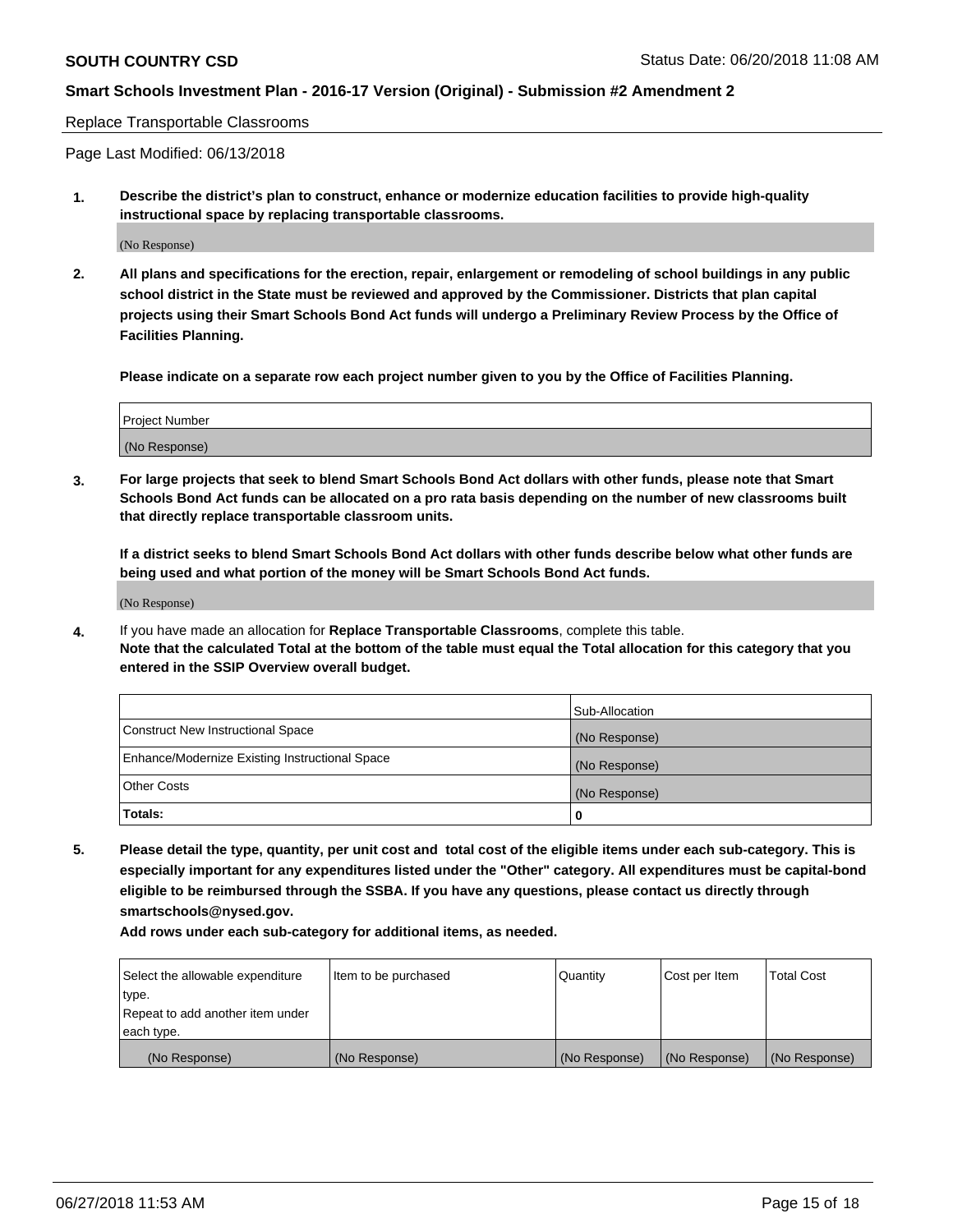#### High-Tech Security Features

Page Last Modified: 06/18/2018

#### **1. Describe how you intend to use Smart Schools Bond Act funds to install high-tech security features in school buildings and on school campuses.**

 Included as a component of the Smart Schools Bond Act is funding to install high-tech security features in school buildings and on school campuses. The district's Technology and Buildings and Grounds departments identified security upgrades that would improve student and staff safety, that may also benefit law enforcement and district emergency planning.

 Upon review, and due to in-house repairs and general-fund purchases, the district's primary goal with security is to replace existing video surveillance servers with state-of the art servers, and software. Previously identified aspects of this category included cameras, FOB's, wireless tablets, panic buttons, and door access swipes.

The original estimate for these initiatives was \$320,000, however, the district will utilize only \$207,500, for the purchase of servers. These upgrades are not considered a capital improvement, and is not be eligible for Streamlined Review by the Office of Facilities Planning. As such, the district requests a transfer of **\$112,500** to the Classroom Learning Technology code/section.

**2. All plans and specifications for the erection, repair, enlargement or remodeling of school buildings in any public school district in the State must be reviewed and approved by the Commissioner. Districts that plan capital projects using their Smart Schools Bond Act funds will undergo a Preliminary Review Process by the Office of Facilities Planning.** 

**Please indicate on a separate row each project number given to you by the Office of Facilities Planning.**

Project Number 58-02-35-06-7-999-BA1 58-02-35-06-7-999-004

- **3. Was your project deemed eligible for streamlined Review?**
- 

Yes  $\square$  No

**3a. Districts with streamlined projects must certify that they have reviewed all installations with their licensed architect or engineer of record, and provide that person's name and license number. The licensed professional must review the products and proposed method of installation prior to implementation and review the work during and after completion in order to affirm that the work was code-compliant, if requested.**

By checking this box, you certify that the district has reviewed all installations with a licensed architect or engineer of record.

**4. Include the name and license number of the architect or engineer of record.**

| Name                        | License Number |
|-----------------------------|----------------|
| <b>Wiedersum Associates</b> | 25398          |

**5.** If you have made an allocation for **High-Tech Security Features**, complete this table.

**Note that the calculated Total at the bottom of the table must equal the Total allocation for this category that you entered in the SSIP Overview overall budget.**

|                                                      | Sub-Allocation |
|------------------------------------------------------|----------------|
| Capital-Intensive Security Project (Standard Review) | (No Response)  |
| Electronic Security System                           | $-25,500$      |
| <b>Entry Control System</b>                          | $-87,000$      |
| Approved Door Hardening Project                      | (No Response)  |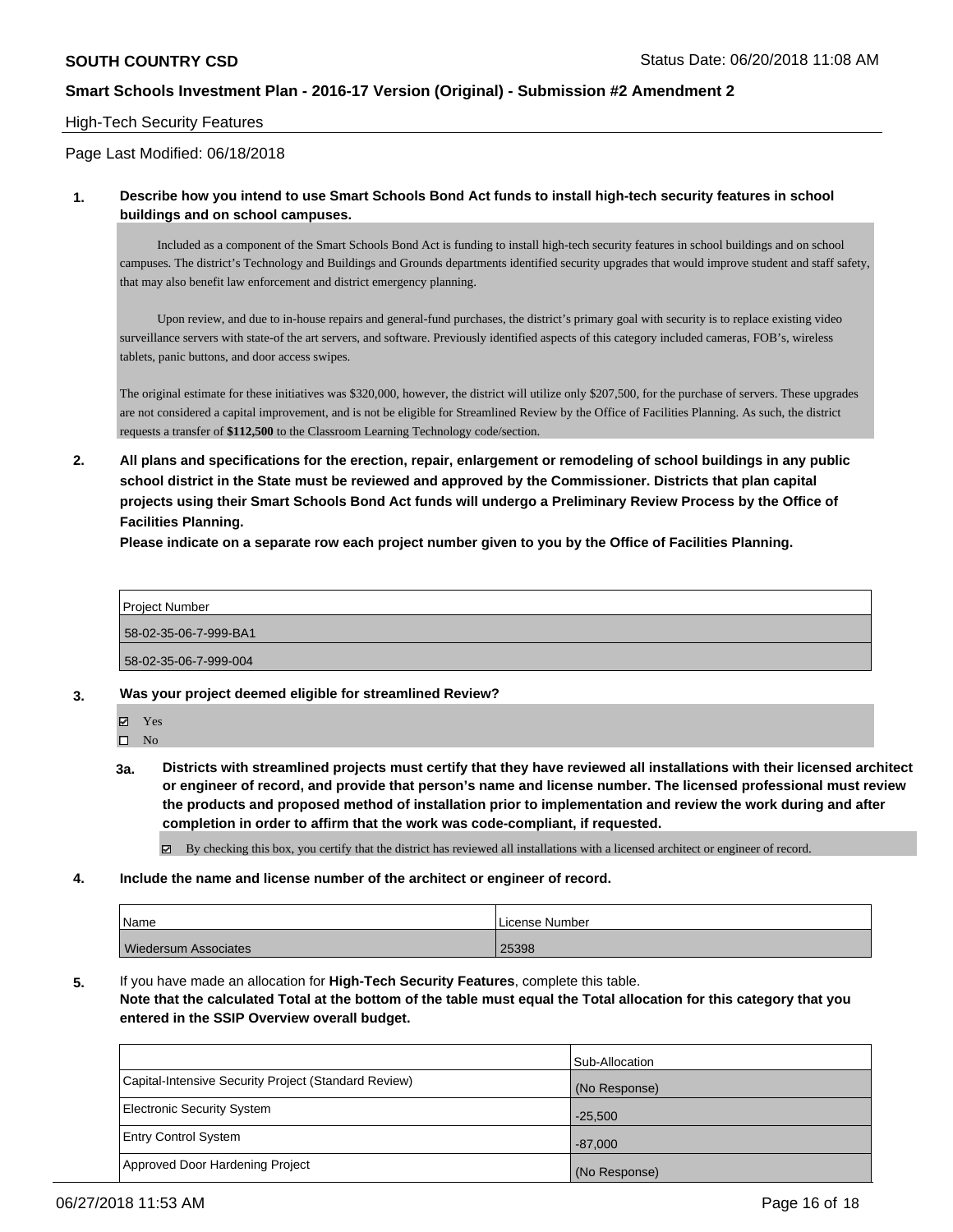#### High-Tech Security Features

Page Last Modified: 06/18/2018

|                    | <b>Sub-Allocation</b> |
|--------------------|-----------------------|
| <b>Other Costs</b> | (No Response)         |
| Totals:            | $-112,500$            |

**6. Please detail the type, quantity, per unit cost and total cost of the eligible items under each sub-category. This is especially important for any expenditures listed under the "Other" category. All expenditures must be capital-bond eligible to be reimbursed through the SSBA. If you have any questions, please contact us directly through smartschools@nysed.gov.**

| Select the allowable expenditure  | Item to be purchased                       | Quantity | Cost per Item | <b>Total Cost</b> |
|-----------------------------------|--------------------------------------------|----------|---------------|-------------------|
| type.                             |                                            |          |               |                   |
| Repeat to add another item under  |                                            |          |               |                   |
| each type.                        |                                            |          |               |                   |
| <b>Entry Control System</b>       | <b>Scholarchip Readers</b>                 | $-6.00$  | 10.000        | $-60.000$         |
| <b>Entry Control System</b>       | Servers (Door)                             | $-2.00$  | 6.000         | $-12,000$         |
| <b>Entry Control System</b>       | <b>FOB - Proximity Reader Systems</b>      | $-15.00$ | 1,000         | $-15.000$         |
| <b>Electronic Security System</b> | <b>Panic Buttons</b>                       | $-10.00$ | 1,000         | $-10.000$         |
| <b>Electronic Security System</b> | Wireless FOB - Alarm System<br>Maintenance | $-31.00$ | 500           | $-15.500$         |